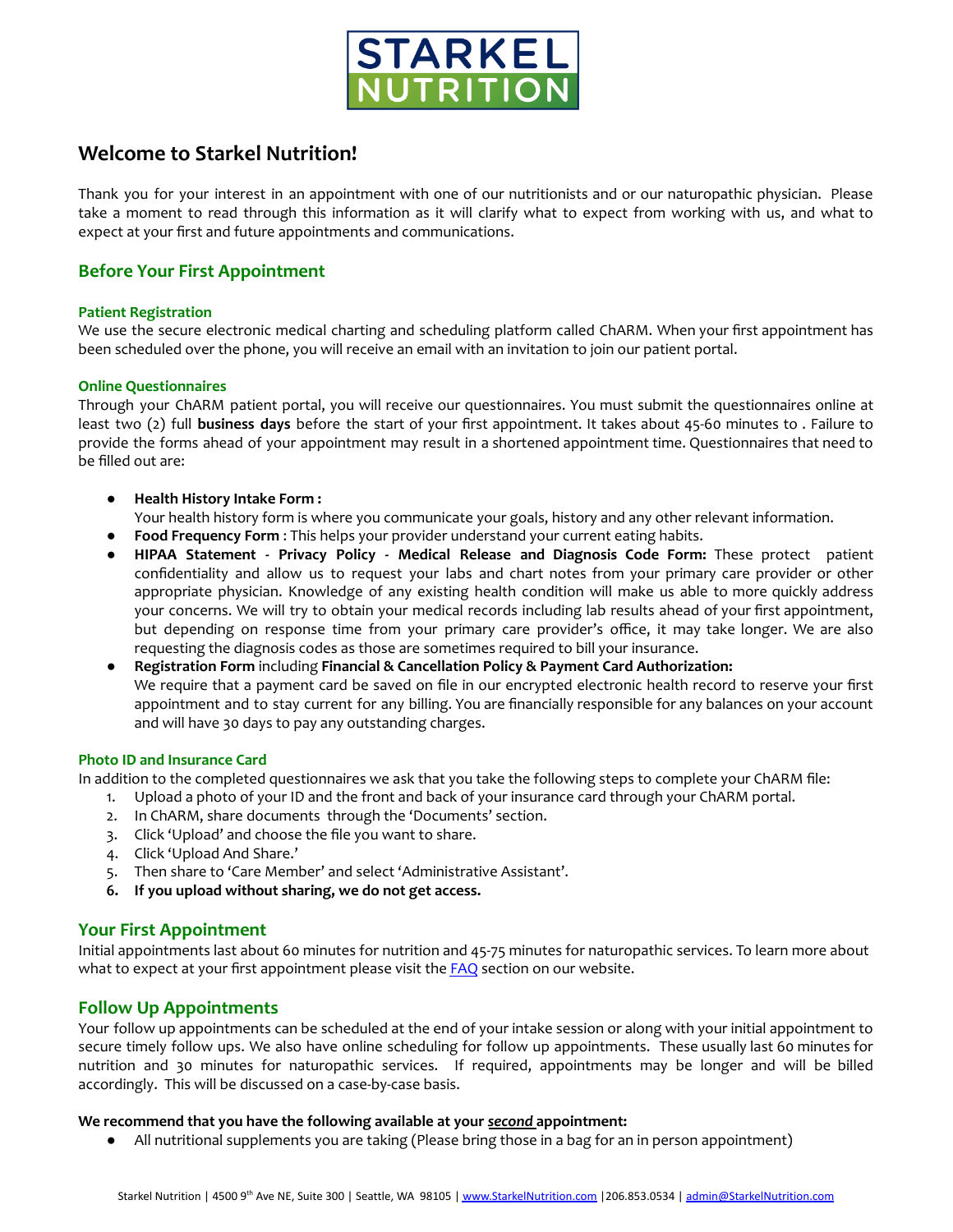

● Recent blood work (up to 24 months) if they have not already been made available to your provider through your ChARM portal

#### **Insurance & Payment**

Any copays or private pay payments are due at time of service. If billing through insurance, most of our providers are credentialed with Regence Blue Shield, First Choice, select Kaiser Permanente PPO plans, Cigna, Premera (including LifeWise), and Blue Cross Blue Shield. A portion of our providers are credentialed with Aetna, and we also accept some small, lesser known plans. Your individual plan, even if it is with one of the above insurance companies, may or may not *cover nutrition or naturopathic services*. It is your responsibility to check with your insurance company for dietary surveillance, nutrition, or naturopathic services coverage. To see if our services are covered by your insurance company, please check with your insurance by asking these [questions](http://www.starkelnutrition.com/new-clients/) (link to our website) or calling our billing agency A&R Billing Services at (206) 725-0683. They can also be reached by email: [billing@starkelnutrition.com.](mailto:billing@starkelnutrition.com)

We offer a private pay discount for non-insurance patients. If your insurance does not cover any or all of your appointments (in the case of co-insurance, unmet deductibles, uncovered services, etc.), we will send you an invoice for the balance. *Your balance will be charged to your payment card on file after 30 days of non-payment.*

Any product purchased from Starkel Nutrition may be returned up to 30 days from the sale date by returning the product to our office. Products purchased through the online dispensaries, Wellevate and Fullscript, have separate return policies, which can be found online, and do not involve Starkel Nutrition.

## **Cancellation Policy**

If clients cancel their appointments or do not show up, our providers are not paid. If your original appointment time is one you can no longer keep, our policy is that you give us two (2) full business days notice (Mon- Fri 9am-5pm) to reschedule your appointment. No one likes to be charged for a cancellation fee which is \$175. If we do not receive your rescheduling request within this timeframe this fee will be charged to your on file payment method. Cancellations cannot be billed to insurance.

## **Directions and Parking**

Please visit our website for [directions](http://www.starkelnutrition.com/contact/) and parking.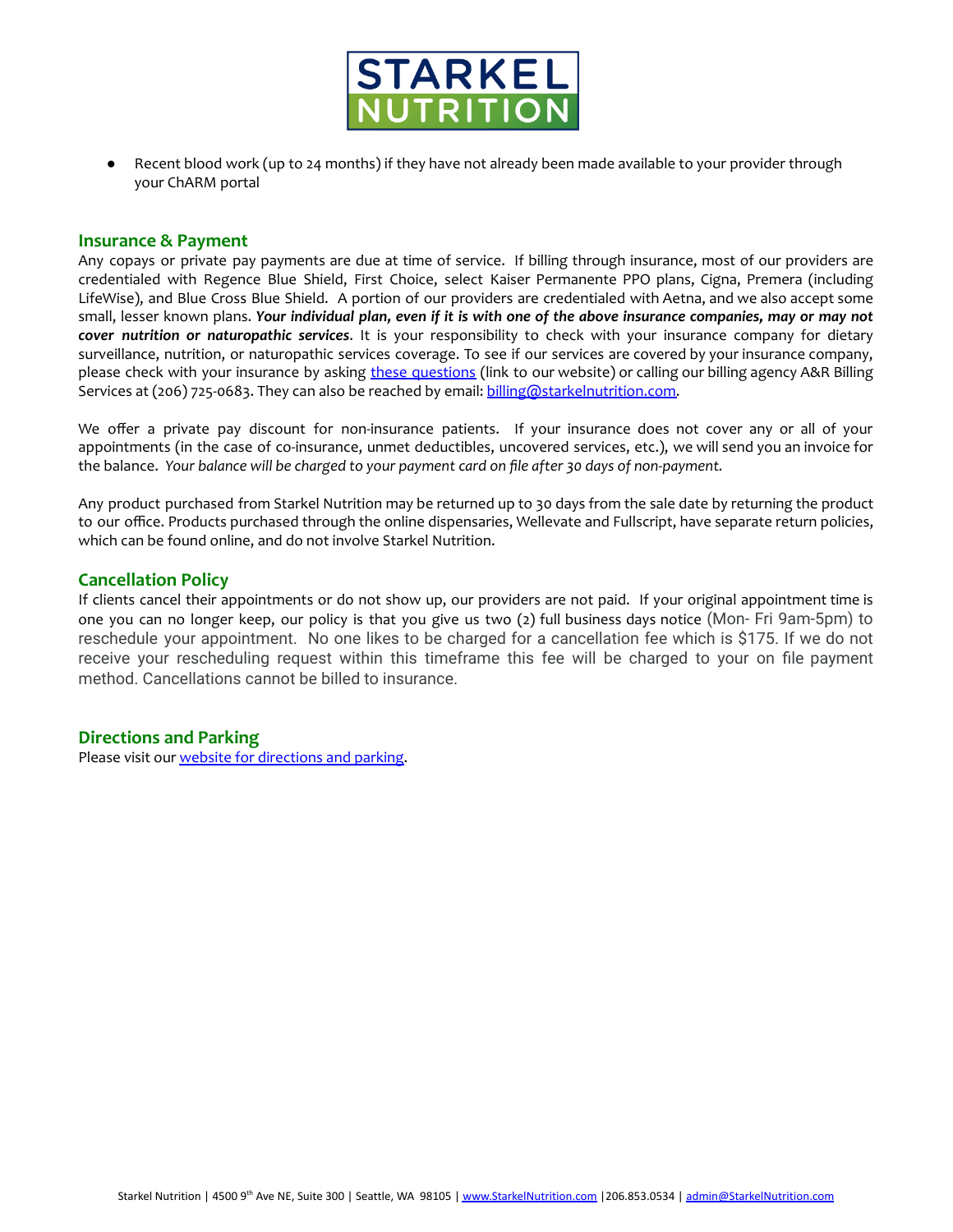

#### **Nutritional Counseling Fee Schedule**

Most Washington state insurance companies' plans cover our services

| Intake/first appointment                               |                                                         |         |
|--------------------------------------------------------|---------------------------------------------------------|---------|
| 50-60 minutes                                          |                                                         | \$319   |
| Discounted rate, for private pay                       |                                                         | \$234   |
| Follow-up appointments                                 |                                                         |         |
| 50-60 minutes                                          |                                                         | \$292   |
| Discounted rate, for private pay                       |                                                         | \$210   |
| <b>Packages</b>                                        |                                                         |         |
| 4-session package*                                     | $(\frac{1}{2}189.00/\text{session}   10\% \text{ off})$ | \$756   |
| 6-session package*                                     | (\$183.75/session    12.5% off)                         | \$1,103 |
| 12-session package*                                    | (\$178.50/session    15% off)                           | \$2,142 |
| 18-session package*                                    | (\$172.00/session    18% off)                           | \$3,100 |
| Lab analysis, Prorated in 15 min increments - per hour |                                                         | \$199   |
| Late Cancellation/No-Show Fee**                        |                                                         | \$175   |

- *● All prices are for individuals unless otherwise noted*
- \* Packages must be used within a year of purchase. Initial appointments are not included in packages. All fees for packages are to be paid in full at the time of purchase. Package payment plans incur a finance charge of *\$10/month until fully paid*
- *● \*\*Please see late [cancellation/no-show](https://www.starkelnutrition.com/new-clients/) policy on website and in our questionnaires*
- *● Senior discount (65 yrs or better) is 10% off individual appointments, does not apply to packages*
- *● Full time students discount is 10% with current student ID, does not apply to packages*

*02.01.2022*